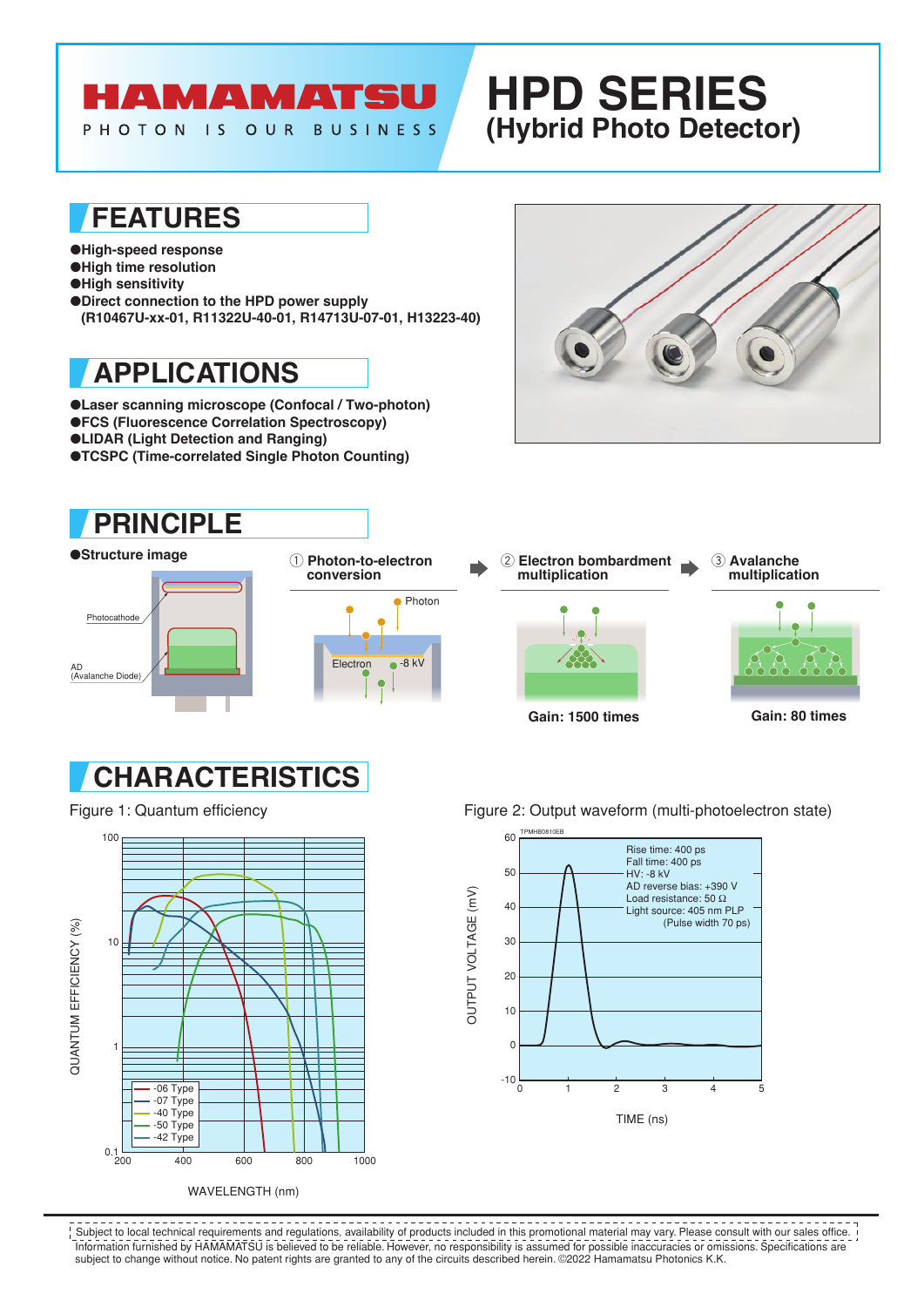## **HPD SERIES (Hybrid Photo Detector)**





## **PRODUCT VARIATIONS**

#### ●**R10467U Series**

| Type No.   | Spectral response   Photocathode   Window material   Window type |                    |                    |               | <b>Effective area</b> | <b>T.T.S.</b> (Transit Time Spread) *1<br>(FWHM) |
|------------|------------------------------------------------------------------|--------------------|--------------------|---------------|-----------------------|--------------------------------------------------|
| R10467U-06 | 220 nm to 650 nm                                                 | Bialkali           | Synthetic silica   | Plano-concave | $\phi$ 6 mm           | 50 <sub>ps</sub>                                 |
| R10467U-07 | 220 nm to 870 nm                                                 | Multialkali        | Synthetic silica   | Plano-concave | $\phi$ 6 mm           | 30 <sub>ps</sub>                                 |
| R10467U-40 | 300 nm to 740 nm                                                 | GaAsP              | Borosilicate glass | Flat          | $\phi$ 3 mm           | 90 ps                                            |
| R10467U-42 | 300 nm to 840 nm                                                 | Extended red-GaAsP | Borosilicate glass | Flat          | $\phi$ 3 mm           | 130 <sub>ps</sub>                                |
| R10467U-50 | 380 nm to 900 nm                                                 | GaAs               | Borosilicate glass | Flat          | $\phi$ 3 mm           | 130 <sub>ps</sub>                                |

### ●**R11322U-40**

| <b>Type No.</b> | Spectral response   Photocathode   Window material   Window type   Effective area |       |                    |      |             | T.T.S. (Transit Time Spread) **  <br>(FWHM) |
|-----------------|-----------------------------------------------------------------------------------|-------|--------------------|------|-------------|---------------------------------------------|
|                 | R11322U-40   300 nm to 740 nm                                                     | GaAsP | Borosilicate glass | Flat | $\phi$ 5 mm | '70 ps                                      |

#### ●**R14713U-07**

| <b>Type No.</b> |                             |             |                  |               |             | Spectral response Photocathode   Window material   Window type   Effective area   T.T.S. (Transit Time Spread) *1 |
|-----------------|-----------------------------|-------------|------------------|---------------|-------------|-------------------------------------------------------------------------------------------------------------------|
|                 | R14713U-07 220 nm to 870 nm | Multialkali | Synthetic silica | Plano-concave | $\phi$ 3 mm | 20 ps                                                                                                             |

#### ●**H13223-40**

| <b>Type No.</b> | Spectral response   Photocathode   Window material   Window type   Effective area |       |                    |      |             | <b>T.T.S. (Transit Time Spread)</b> *1<br><b>(FWHM)</b> |
|-----------------|-----------------------------------------------------------------------------------|-------|--------------------|------|-------------|---------------------------------------------------------|
| H13223-40       | 300 nm to 740 nm                                                                  | GaAsP | Borosilicate glass | Flat | $\phi$ 3 mm | 90 <sub>ps</sub>                                        |

\*1: At the single photon state and the full illumination on photocathode, specified as FWHM (Full Width at Half Maximum).

These Values include the jitter of the electronics about 30 ps.

## **SPECIFICATIONS**

| ___ .__                       |                                              |           |                   |                     |         |       |             | (at +25 °C) |      |
|-------------------------------|----------------------------------------------|-----------|-------------------|---------------------|---------|-------|-------------|-------------|------|
| <b>Parameter</b>              |                                              |           | <b>HPD series</b> |                     |         |       |             | <b>Unit</b> |      |
| Suffix                        |                                              |           |                   | $-06$               | $-07$   | -40   | $-42$       | $-50$       |      |
| Rating <sup>*1</sup>          | Photocathode voltage                         |           | Max.              |                     | $-8500$ |       |             |             |      |
|                               | Avalanche diode (AD)<br>reverse bias voltage |           | Max.              | $Vb - 10^{2}$       |         |       |             |             | ٧    |
|                               | Average photocathode current                 |           | Max.              | 200                 |         |       |             |             | pA   |
| Quantum efficiency            |                                              |           | Typ.              | $28*5$              | $16*6$  | 45 *7 | $25*8$      | $15*9$      | $\%$ |
|                               | AD leakage current <sup>*3</sup>             |           | Typ.              | 150                 |         |       |             |             | pA   |
| Gain <sup>*4</sup>            |                                              |           | Typ.              | $1.2 \times 10^{5}$ |         |       |             |             |      |
|                               |                                              | Rise time | Typ.              | 400                 |         |       |             |             | ps   |
| Time response                 |                                              | Fall time | Typ.              | 400                 |         |       |             |             | ps   |
|                               |                                              | Width     | Typ.              | 600                 |         |       |             |             | ps   |
| Operating ambient temperature |                                              |           | $+15$ to $+35$    |                     |         |       | $^{\circ}C$ |             |      |
| Storage temperature           |                                              |           | 0 to $+40$        |                     |         |       | $^{\circ}C$ |             |      |

\*1: Never operate the product more than the stated value.

\*2: Vb is the AD bias voltage at the leakage current 1  $\mu$ A. The voltage of Vb is from 300 V to 500 V.<br>\*3: At Vb -10 V \*4: At the photocathode voltage of -8 kV and the AD bias voltage of Vb (breakdow

\*4: At the photocathode voltage of -8 kV and the AD bias voltage of Vb (breakdown voltage) -10 V.

\*5: At 350 nm \*6: At 400 nm \*7: At 520 nm \*8: At 660 nm \*9: At 800 nm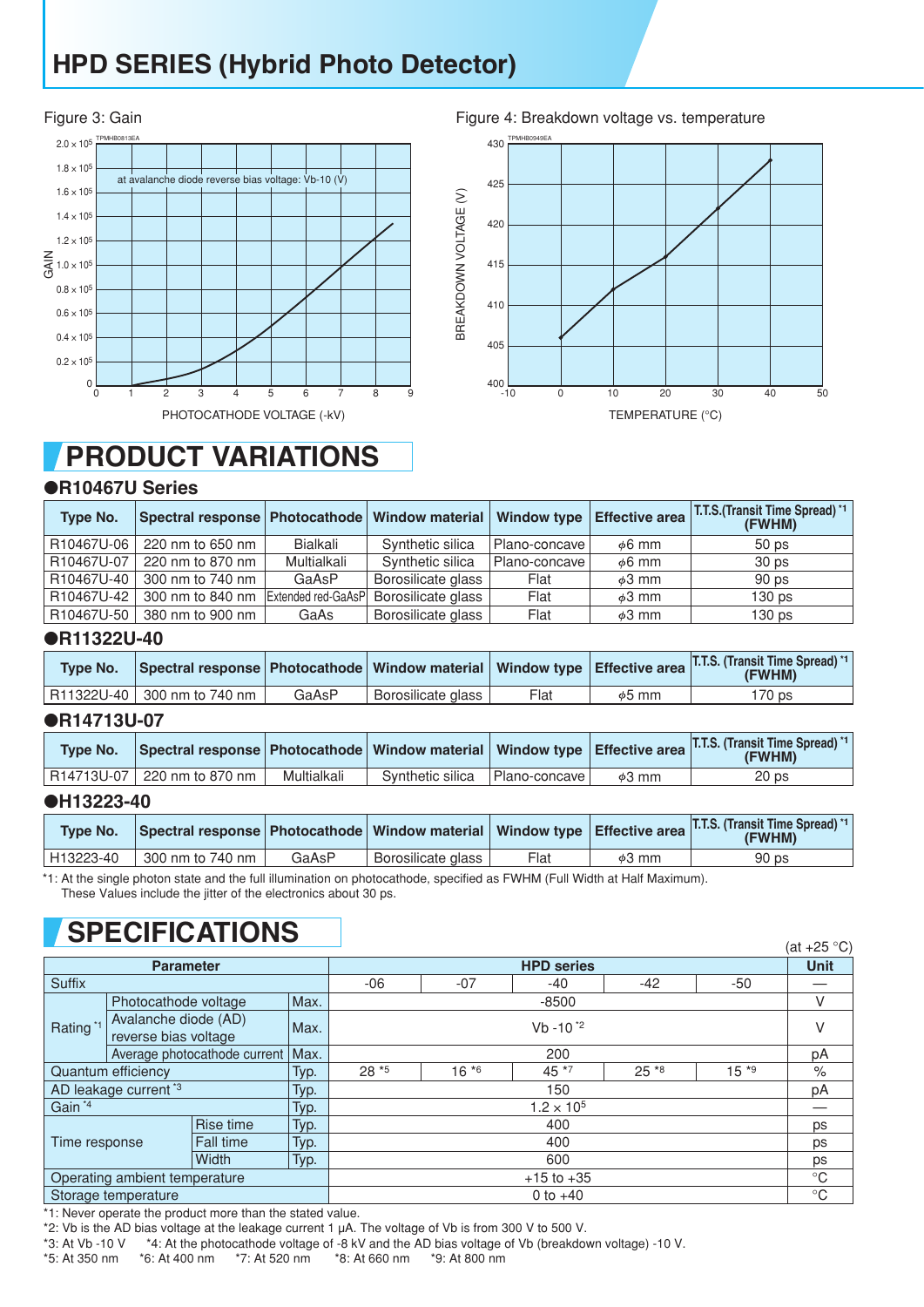

## **BLOCK DIAGRAM**

Figure 5: R10467U series, R11322U-40, R14713U-07



\* HV and bias plug connectors (AMP P/N 830611, LEMO FFA.00.250.CTAC29) fitting each female connector on C12929 can be attached to the R10467U series /R11322U-40 /R14713U-07 on request as an option.

The R10467U-xx-01, R11322U-40-01 and R14713U-07-01 are equipped with these connectors.

TPMHC0236EC



## **DIMENSIONAL OUTLINE**

Figure 7: R10467U series, R11322U-40, R14713U-07 (Unit: mm)



#### Figure 8: H13223-40 (Unit: mm)